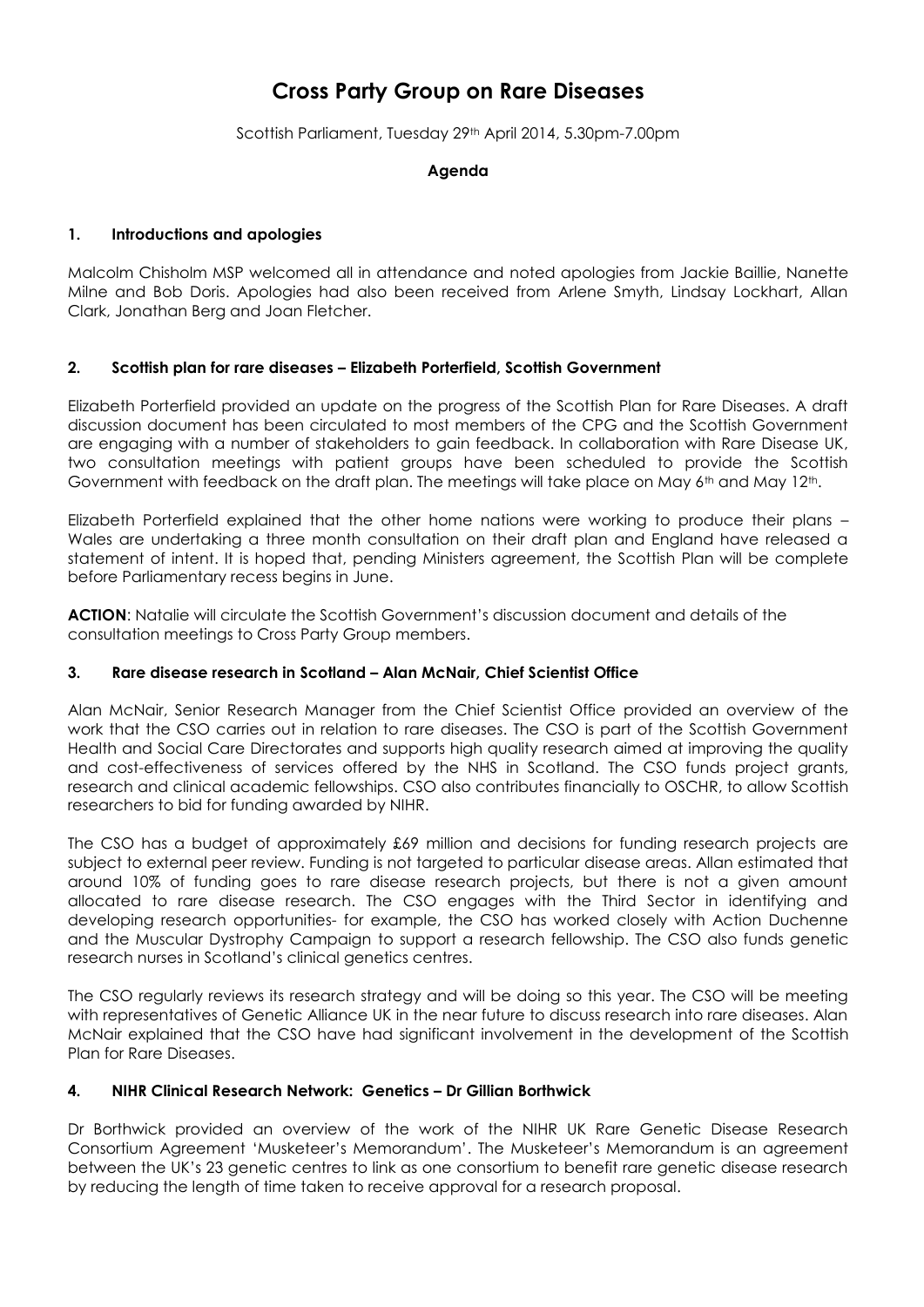To be covered by the Musketeer's Memorandum, a research proposal must fulfil certain criteria. The research must involve a rare disease (1 in 2000 incidence), be low risk and low cost and be a nonclinical trial of investigational medicinal product.

The approval processes is considerably quicker under the Musketeer's Memorandum, with studies likely to be approved within four weeks. This is a considerable improvement as prior to the Memorandum it could take months, or even years, for research a research proposal to be approved. Further details of the Musketeers Memorandum and the process can be seen in Dr Borthwick's presentation (attached).

Further information can be found at the **British Society for Genetic Medicine website.** 

#### **5. Patients and research– Patricia Osborne, Brittle Bone Society**

Patricia Osborne, CEO of the Brittle Bone Society provided an insight into the charity's experience of research. The Brittle Bone Society supports patients with Osteogenesis Imperfecta, a genetic bone disorder characterised by fragile bones that break easily. Patricia spoke of the BBS' ambitious educational campaign to raise awareness of the condition in schools across Scotland's 32 education departments.

Patricia gave an overview of the NIHR funded RUDY study (a study in rare diseases of the bones, joints and blood vessels) that the BBS have been involved with. Patricia emphasised the importance of involving patients at each stage of research – including developing research programmes and ensuring patients receive feedback on the results of their participation. In the case of the RUDY Study, the BBS was a conduit to circulate information regarding the study, to begin the steps to get the project of the ground and to monitor the development of the study. Patricia's presentation is attached for further information.

Patricia welcomed Penny Clapcott, a BBS member, to the meeting and invited her to share her experience of the RUDY project and her experience of taking part in the 2012 Paralympics opening ceremony. Penny's video can be viewed [here.](http://youtu.be/aCESSO97Q9c)

## **6. Cystic Fibrosis Transplant Campaign – Yvonne Hughes, Cystic Fibrosis Trust**

Yvonne Hughes shared details of the Cystic Fibrosis Trust's 50<sup>th</sup> anniversary campaign. Yvonne explained that the Trust had been founded in 1964 to promote research and improved clinical care. In Scotland, there are approximately 1000 families living with cystic fibrosis but approximately 1 in 24 people carry the cystic fibrosis gene. As it is rare for a patient with cystic fibrosis to reach the age of 50, the Cystic Fibrosis are celebrating 50 years with a 'no party, party' and are inviting supporters to 'blow' up a virtual balloon – this can be done [here.](http://noparty.cysticfibrosis.org.uk/) Attendees at the CPG were invited to put on a campaign t-shirt, blow up a balloon and have their photo taken for the campaign.

## **7. Matters arising, member's updates & AOB**

**Registries:** Following the presentations on research, there was some discussion on the use of registries for rare diseases. Allan McNair explained that the CSO did not directly fund the establishment of registries, but that the SHARE register was an exa mple of a national register in Scotland. SHARE is a NHS Research Scotland initiative to establish a register of people willing to take part in health research. A number of members around the table spoke of specific disease registries being supported by the third sector, an example being the Cystic Fibrosis register. Liz Porterfield spoke of the difficulties in funding a national rare disease register and consideration was given to the merits of coordinating the current registries that are in place.

**My Condition, My DNA:** Natalie Frankish shared details of Genetic Alliance UK's 'My Condition, My DNA – Shaping genomic sequencing in UK healthcare' project. The project requires patient and families to take part in a series of engagement sessions involving interactive tutorials, answering survey-type questions and live chats. The project is looking to recruit Scottish families. Natalie circulated a project brief to members and invited anyone interested in the project to contact Alice Hazelton [\(alice@geneticalliance.org.uk\)](mailto:alice@geneticalliance.org.uk)